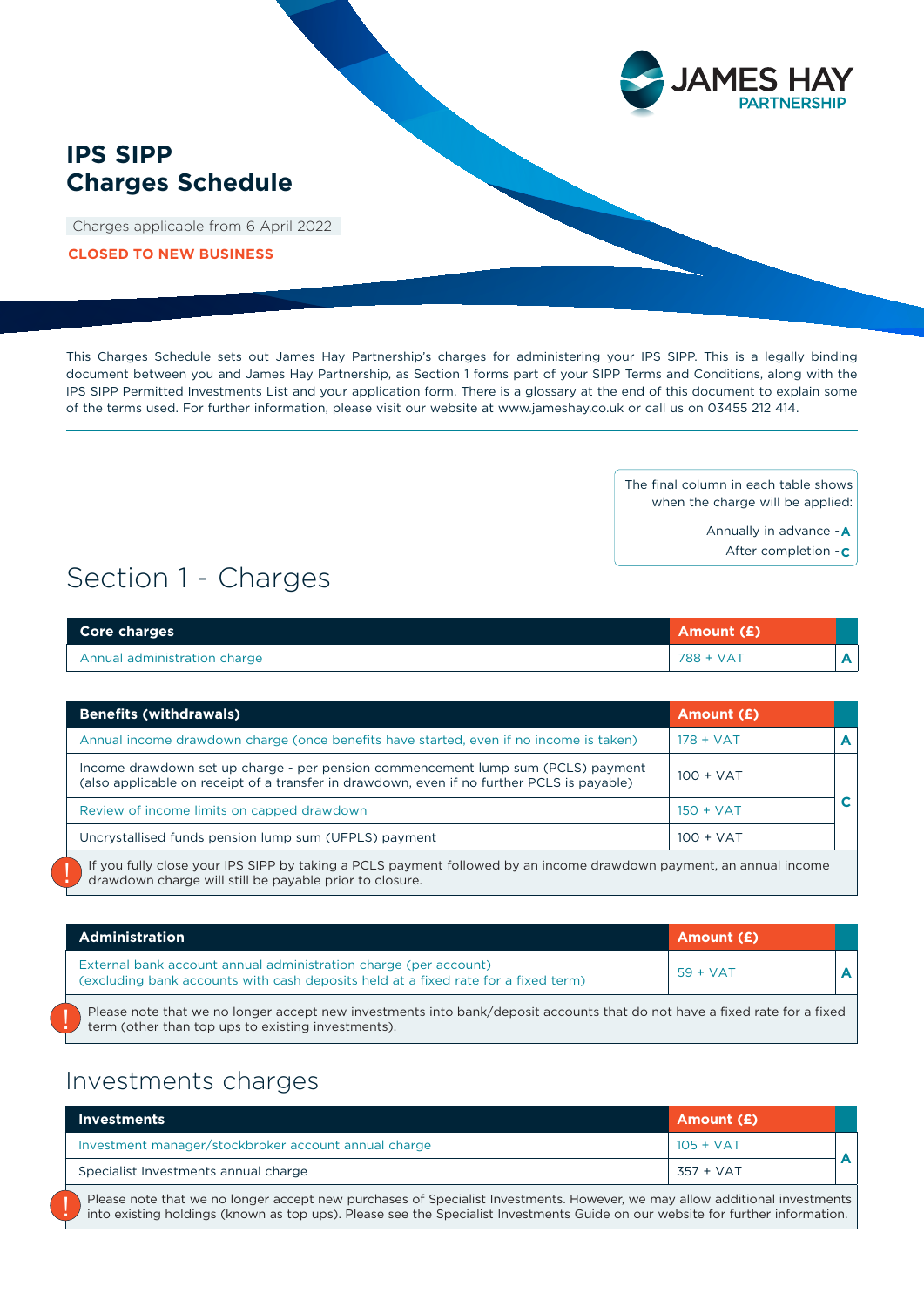| <b>Commercial Property</b>                                                                                                                           | Amount (£)                 |   |
|------------------------------------------------------------------------------------------------------------------------------------------------------|----------------------------|---|
| UK purchase or transfer in                                                                                                                           | $600 + VAT$                |   |
| Sale or transfer out                                                                                                                                 | $450 + VAT$                |   |
| Annual property charge self managed by member (first lettable unit/lease in each property)<br>(each additional lettable unit/lease in each property) | $848 + VAT$<br>$760 + VAT$ |   |
| Annual mortgage charge                                                                                                                               | $178 + VAT$                | A |
| Additional member annual charge (for each additional member)                                                                                         | $119 + VAT$                |   |
| Dlazes note that the option to self manage preparty is only available in sertain sixumstances. Please see the Commercial                             |                            |   |

elf manage property i Property Purchase and Maintenance Guide on our website for further information.

If there are multiple SIPP owners, the commercial property charges will be split in proportion to each member's SIPP interest in the property.

# Important notes

!<br>!

#### **Additional work**

The above charges indicate the standard work involved in administering your IPS SIPP. However, we may charge on a time/cost basis if we need to perform additional administration in exceptional circumstances. We will charge a minimum hourly rate of £150 + VAT, relevant to staff seniority and expertise.

### **Annual charge increases**

We automatically apply increases to annual charges on 6 April each year in line with the rise in the Average Weekly Earnings (AWE) Index (or any equivalent index in the event that the AWE Index ceases to exist).

#### **Regulatory/industry levies**

If any levy or taxation is imposed on us or your IPS SIPP, under the Financial Services Compensation Scheme or any other regulation affecting our business, we may recover an amount equal to the proportion of the levy/taxation from your IPS SIPP. We will give you 30 days' notice if this occurs.

# Section 2 - Examples

#### **Below is an example of the typical charges that would apply to the IPS SIPP, where a customer:**

- Has an IPS SIPP with a value of £200,000 held with an investment manager/stockbroker
- Requests benefits of £40,000 via flexi-access drawdown (for £10,000 PCLS and a regular income)

| Set up charges                | (£)                | <b>Ongoing charges</b><br>(per annum, including first year) | (E)                  |
|-------------------------------|--------------------|-------------------------------------------------------------|----------------------|
| Income drawdown set up charge | $100 + VAT$        | Annual administration charge                                | 788 + VAT            |
| <b>Total</b>                  | 100<br>(excl. VAT) | Investment manager/stockbroker account<br>annual charge     | $105 + VAT$          |
|                               |                    | Annual income drawdown charge                               | $178 + VAT$          |
|                               |                    | <b>Total</b>                                                | 1,071<br>(excl. VAT) |

For illustrative purposes only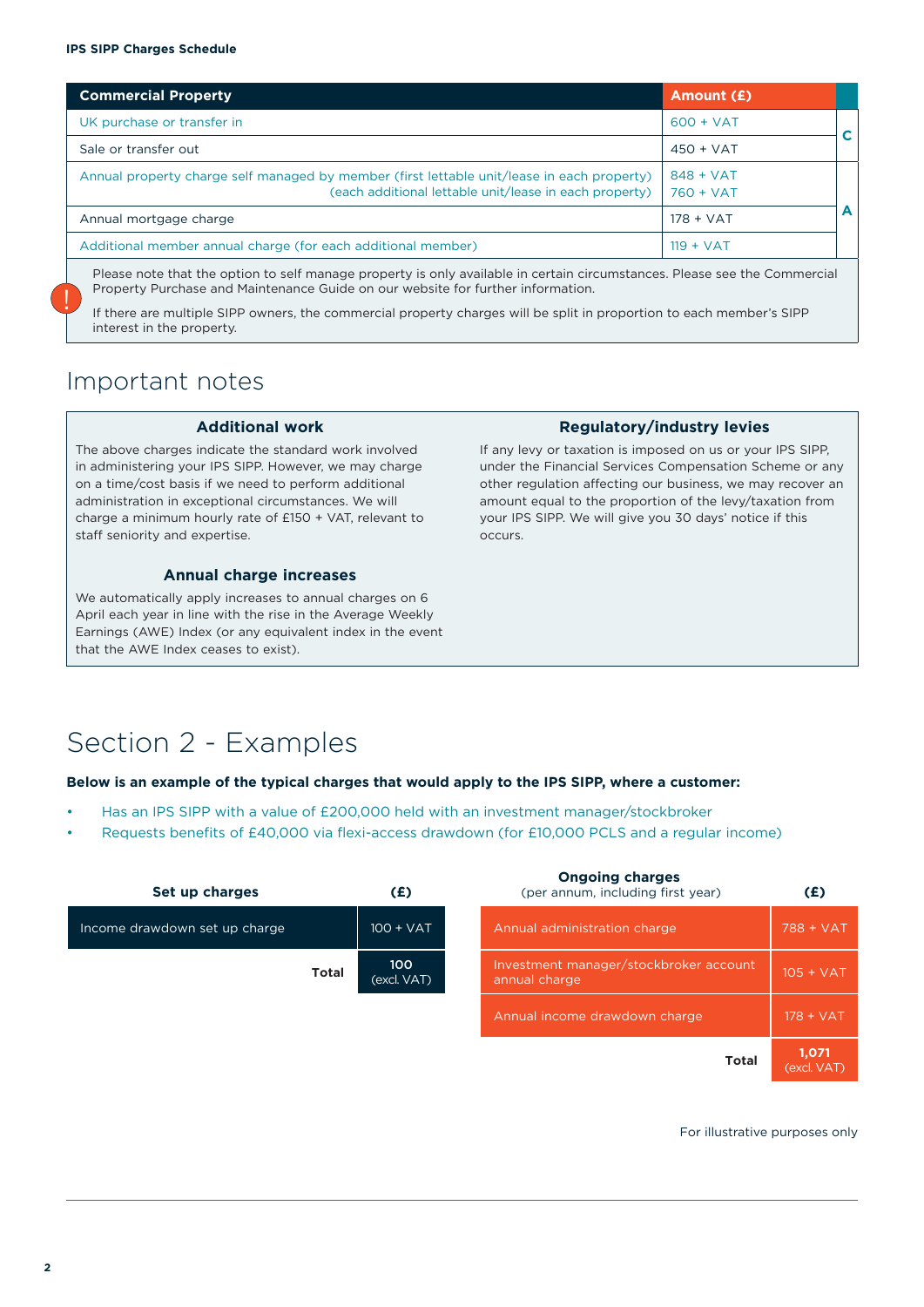#### **Below is an example of the typical charges that would apply to the IPS SIPP, where a customer:**

Self manages a commercial property in their SIPP

| <b>Ongoing charges</b><br>(per annum)              | (£)                  |
|----------------------------------------------------|----------------------|
| Annual administration charge                       | 788 + VAT            |
| Annual property charge (self managed by<br>member) | $848 + VAT$          |
| Annual mortgage charge                             | $178 + VAT$          |
| Total                                              | 1,814<br>(excl. VAT) |

For illustrative purposes only

# Section 3 - Questions and answers

## **Are there any other charges that I need to consider?**

Depending on your investment choices, you may incur charges from investment managers, stockbrokers and fund managers. If you invest in commercial property, you may incur solicitor or property manager fees. Your financial adviser may also take a charge for their services, which they will agree with you. Value Added Tax (VAT) may be applicable to these charges.

Third parties may take their charges from cash they hold on your behalf, if applicable, or they may be paid from your SIPP bank account.

### **How do these charges get paid?**

We send invoices when charges are due and automatically deduct these charges from your SIPP bank account.

If there is insufficient cash available when charges become due, at our discretion, we may sell investments within your IPS SIPP to pay charges.

It is therefore important that you, or your financial adviser, regularly monitor the balance of your SIPP bank account to ensure there is sufficient cash available to pay any charges that are due.

### **Can I use my SIPP bank account as an investment?**

Your SIPP bank account is not a suitable investment vehicle, as it is primarily designed for holding cash over short periods whilst your investments are being made, or your benefits or charges are being paid.

### **What rate of interest is paid on my SIPP bank account?**

The rate of interest we pay will change from time to time. The current interest rate you are receiving can be found on our website. Banks pay us extra interest due to the total amount we hold with them. We retain this extra interest as it helps us to keep down the other charges on your IPS SIPP.

You can find more information on the IPS SIPP by visiting the literature pages on our website at www.jameshay.co.uk, or by contacting us on 03455 212 414.